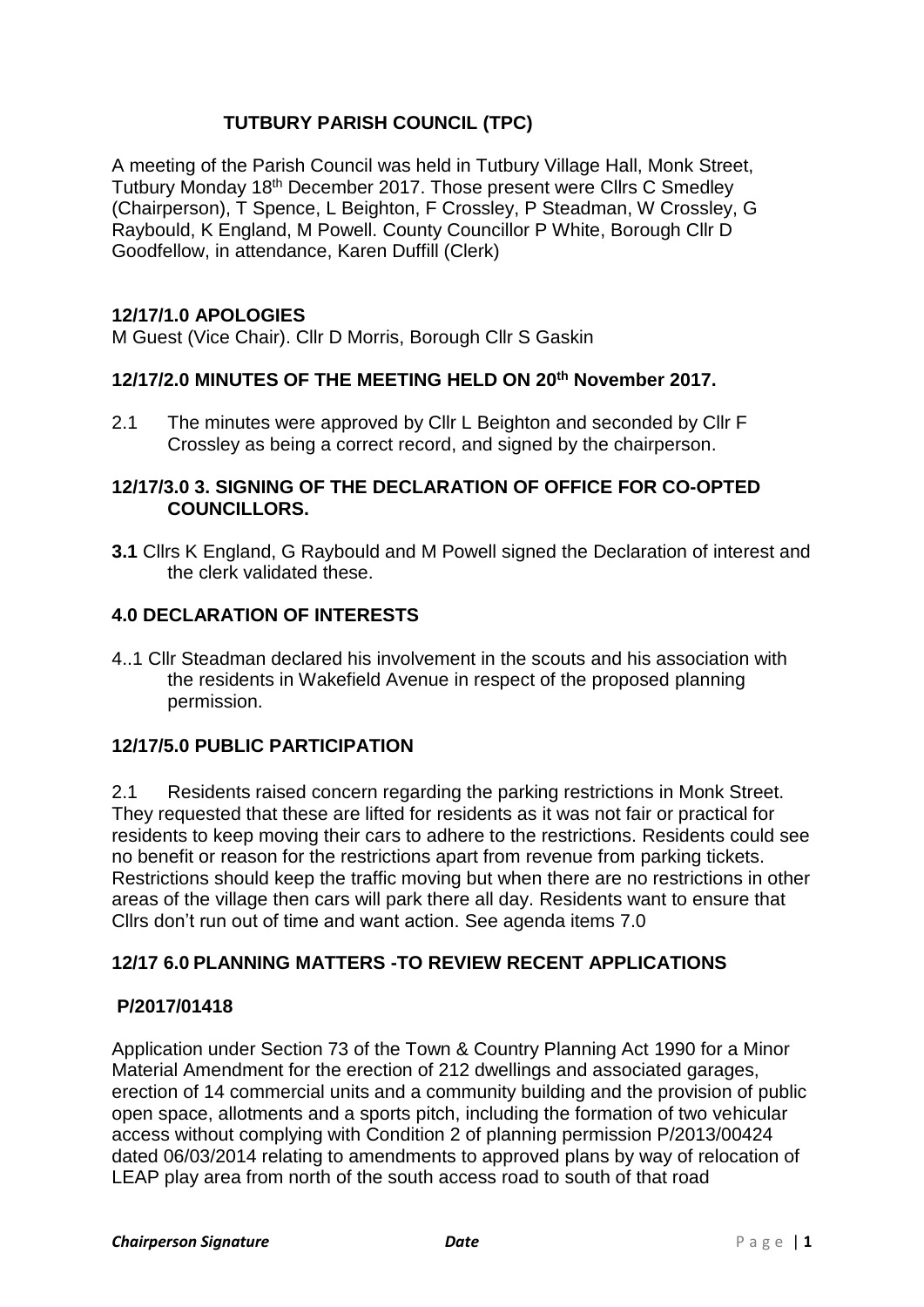Land off Burton Road, Staffordshire, Tutbury, DE13 9PR

#### **The relocation of the leap play area. P/2017/01418**

The council would like to object because there is no clear justification for the relocation.

The children would have to cross an additional road to access it. By relocating the playground to the edge of the sports pitch this would impinge on the use of the pitch thus compromising the usability of the green space.

#### **P/2017/01058**

Erection of 21 dwellings with associated garages Burton Road

The council objects because this is over development of the site. The original planning was for 12 houses and request that only 12 houses are built in that area.

Extra houses would further exacerbate the current problems with the design of the roads and pavements in that area not being wide enough and having no turning circles. By adding extra houses, this will decrease the current parking in that area even further.

There are no affordable houses included in the plans only 2, 2-bedroom houses. There is no justification of need for the extra houses they are contrary to policies SP8 SP16 and SP17 of the local plan. Tutbury already has met the number of houses requirements for the local plan and would like to see evidence of justification why these houses are required.

#### **P/2017/01437**

Removal of two existing chimneys and single attached garage to facilitate the erection of a two-storey side extension

The Mount, 2 Belmont Road, Tutbury, Staffordshire, DE13 9NL

#### **No Objection**

#### **P/2017/01395**

Proposal: Erection of a two-storey side and single storey rear extension

Location: 33 Wakefield Avenue, Tutbury, DE13 9JU

Tutbury Parish Council wish to object to this application due to the roof solution not being an acceptable or practical design for the building.

The changes would not be in keeping with surrounding houses. Due to the look of the materials used.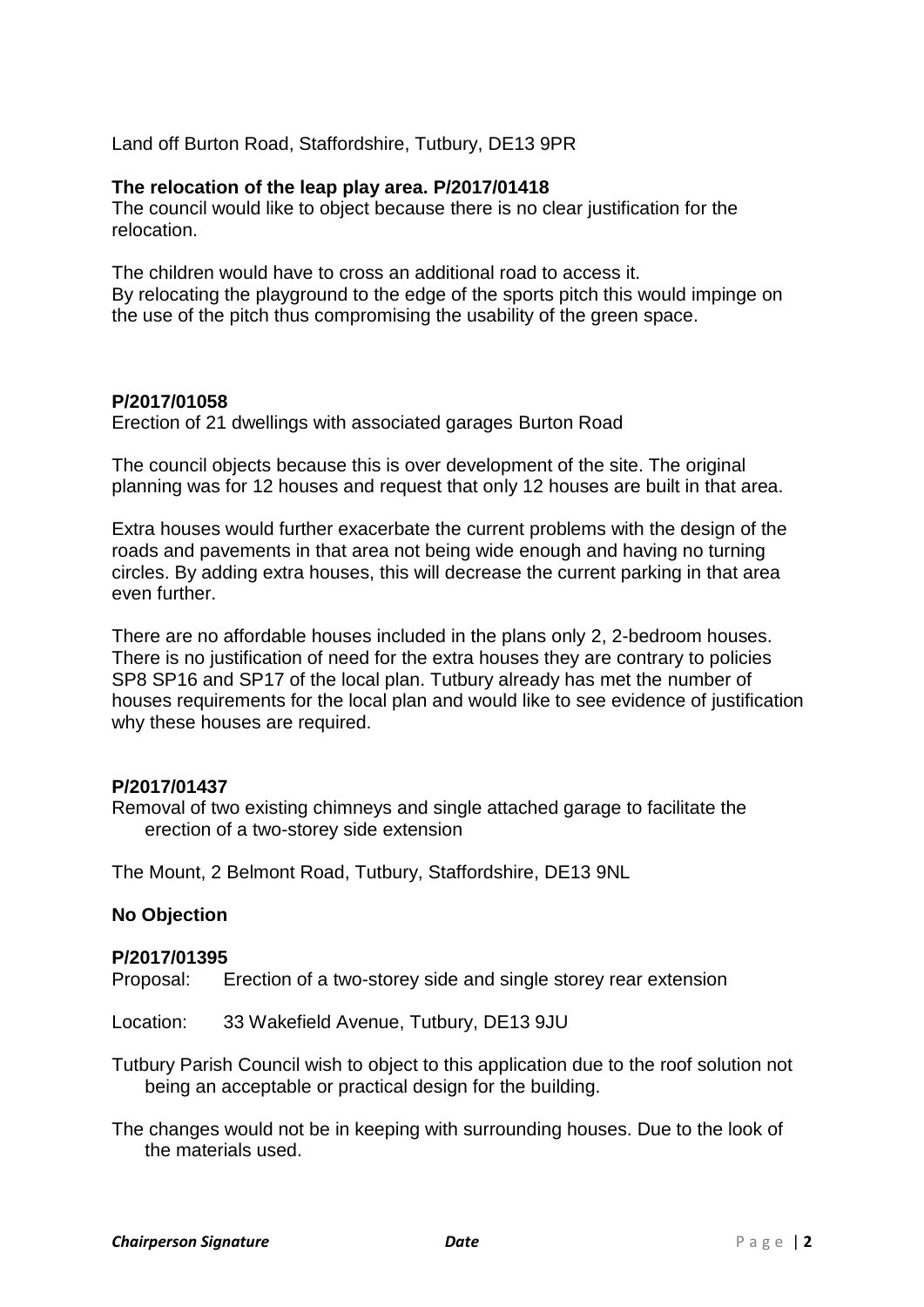#### **P/2017/01549**

Proposal: Change of use of part of agricultural to an industrial use (Class B2).

Location: Rolleston Park Farm, Lodge Hill, Tutbury, DE13 9HQ

#### **P/2017/01548**

Proposal: Conversion and alterations to existing agricultural building to form an office (Class B1), including porch and ramp on front elevation and provision of car parking

Location: Rolleston Park Farm, Lodge Hill, Tutbury, DE13 9HQ

Tutbury Parish Council wish to object to the change of use to Class B2 industrial use. The council do not want further industrialisation of a farm, and a loss of farming in the community for a traditional farming property.

### **P/2017/01556 Reserved matters application for the erection of 110 dwellings phase 1. Tutbury Road**.

Tutbury Parish Council have concern on the impact that this development will have on Hare hedge Lane. This is identified as an unsafe road due to the amount of traffic at school drop off times. Richard Wakefield Primary school is a feeder school to De Ferrer's, not all residents in Tutbury are eligible for a bus pass namely the new houses off Burton Road so there is already an increase in traffic on this road. When there is a problem with the school buses the area is gridlocked. Tutbury Road also has more traffic due to St Modwen's School and this is a trunk road with identified accident spots.

Tutbury Parish Council would like to re-iterate their concerns of speed on Tutbury Road and this development will increase the amount of traffic using this trunk road.

The council would like to see an additional road built to run parallel with Hare hedge lane to alleviate the pressure on these roads, and should be funded with CIL money or part of the section 106 agreement for this and future phases of the development. Tutbury Parish Council would also like a review of the safety of Tutbury Road in line will the phased development of 500 houses.

### **DECISIONS**

Erection of five dwellings with associated garaging Land off Burton Road, Tutbury, Staffordshire, DE13 9NF PERMITTED

Erection of a two-storey side and single storey front and rear extensions 14 Park Lane, Tutbury, Staffordshire, DE13 9JH **PERMITTED**

Change of use of 3 existing Free-Range Egg Production Units to Class B8 for the storage of fireworks. Castle Hayes Park Farm, Castle Hayes Lane, Tutbury, DE13 9HL

#### **Chairperson Signature** *Date P* **a g e | 3**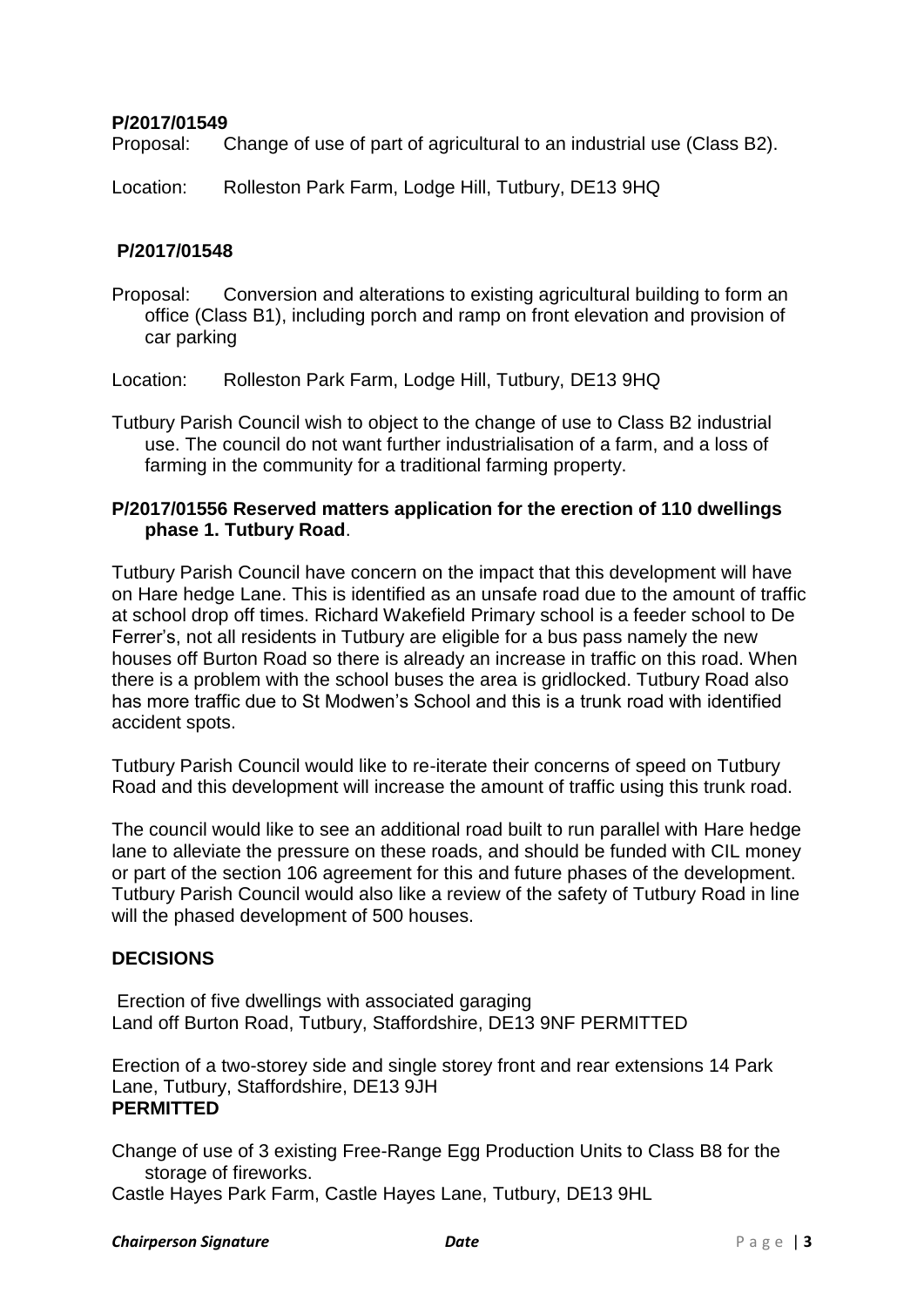# **PERMITTED**

Installation of decentralised gas peak power facility generating approximately 10 MW, including generator barn, housing 3 containerised generators and a customer substation/electrical cabinet, transformer, sub-station, gas kiosk, oil tanks and radiators

New Farm, Rolleston Lane, Tutbury, DE13 9HE **REFUSED**

### **12/17 7.0 MONK STREET AND WAKEFIELD AVENUE PARKING**

County Cllr P White has spoken to Tim Buxton from County Highways who has confirmed that there is no problem to remove the restrictions if the parish council want to request it. If residents agree with this but the cost will be £4k for the parking order. Cllr P White suggested that this was incorporated into a village wide plan. If applications are grouped together with the whole village then this is more cost effective. County Cllr P White wants extra resource for Tutbury to implement this. To get the project moving Cllr P White can allocate budget from the divisional highways fund of £15k across the wards Cllr P White will propose this for Tutbury.

The Clerk suggested that a working party is formed with residents from Monk street and other areas. Cllr Crossley questioned if this was achievable with stand still budgets. £4k budget divisional highways project is allocated in this financial year and could be achievable if Highways Publish all parking restrictions and change all at the same time. If the parish is consulted the review is completed it could be achievable

### **Resolution**

Maps have been provided to assist with reviewing existing restrictions. A public meeting will be called January 9<sup>th</sup> to address the issues and develop a proposal.

The clerk will send a letter of intent to Tim Buxton and Richard Rayson, Highways and to find out the time constraints. This will need to be addressed before the end of the financial year.

# **12/17/8.0 CLERKS REPORT**

8.1 The clerk attended training regarding the new legislation that will update the data protection act 1998 and bringing it into the digital world and reflect the Brexit requirements. All data will need to be stored in the UK and any personal data will need to be protected and traced. Permission to hold the data must be explicitly requested and an individual has the right to erasure, so all personal data can be deleted from all sources.

The new regulation requires a qualified data officer who is responsible for how data is handled. However. we are waiting to hear if an employer with 5 employees or less may be exempt. A training presentation has been emailed to councillors which the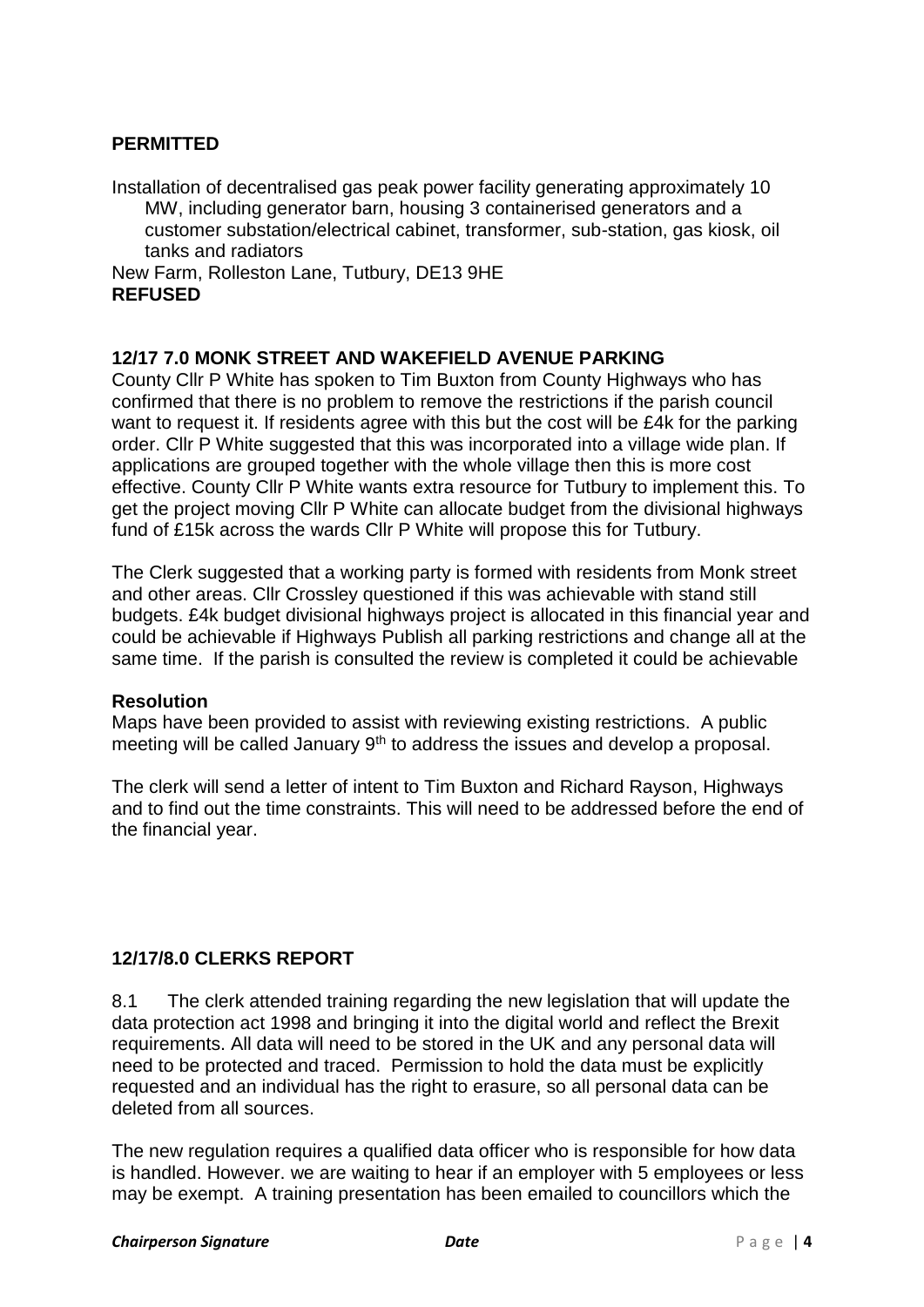clerk has advised that they read. The 12 steps of guidance issued by the Information Commission Office should be followed. An audit of information stored by the council will be required.

# **12/17/9.0 BOROUGH AND COUNTY COUNCILLOR REPORT**

**9.1** Borough Council D Goodfellow is hoping that the New Farm application will not go to appeal.

**9.2** ESBC planning department are working on new calculations for the 5-year housing plan.

**9.3** The bin day will be changing in the new year.

### **12/17/10.0 TO REVIEW AN ACTION PLAN FOR 2018**

**10.1** No additional suggestions were made for the proposed action plan that required B=budget consideration.

#### **12/17/11.0 To REVIEW AND AGREE THE PROPOSED BUDGET AND PRECEPT.**

11.1 The clerk has changed the format of the budget and distributed it to the councillors. See APPENDIX A Based on predictions of spending for the remaining part of the financial year and the increase in prosed financial consideration due to the community building for the following year, there would be a shortfall of around £2k.

The clerk distributed the % increase document that set out the figures if the precept was raised. See APPENDIX B. Cllr Smedley proposed that the precept was raised by £1.55 per household which was half of what the council predicted. All Cllrs present voted in favour of this precept level. The clerk will inform the Borough Council.

#### **12/17 12.0 CLERKS HOURS AND PAY**

A payment of extra hours for completing the CIlca has been calculated and submitted to the chairperson. 75 hours are outstanding, approximately £1000 Some hours in lieu have been taken in October and will be taken in December. A total of 75 hours has been unpaid.

### **Resolution Cllrs voted in favour of the overtime payment to be paid.**

#### **13. TO CONSIDER A COMMITTEE STRUCTURE FOR TUTBURY PARISH COUNCIL.**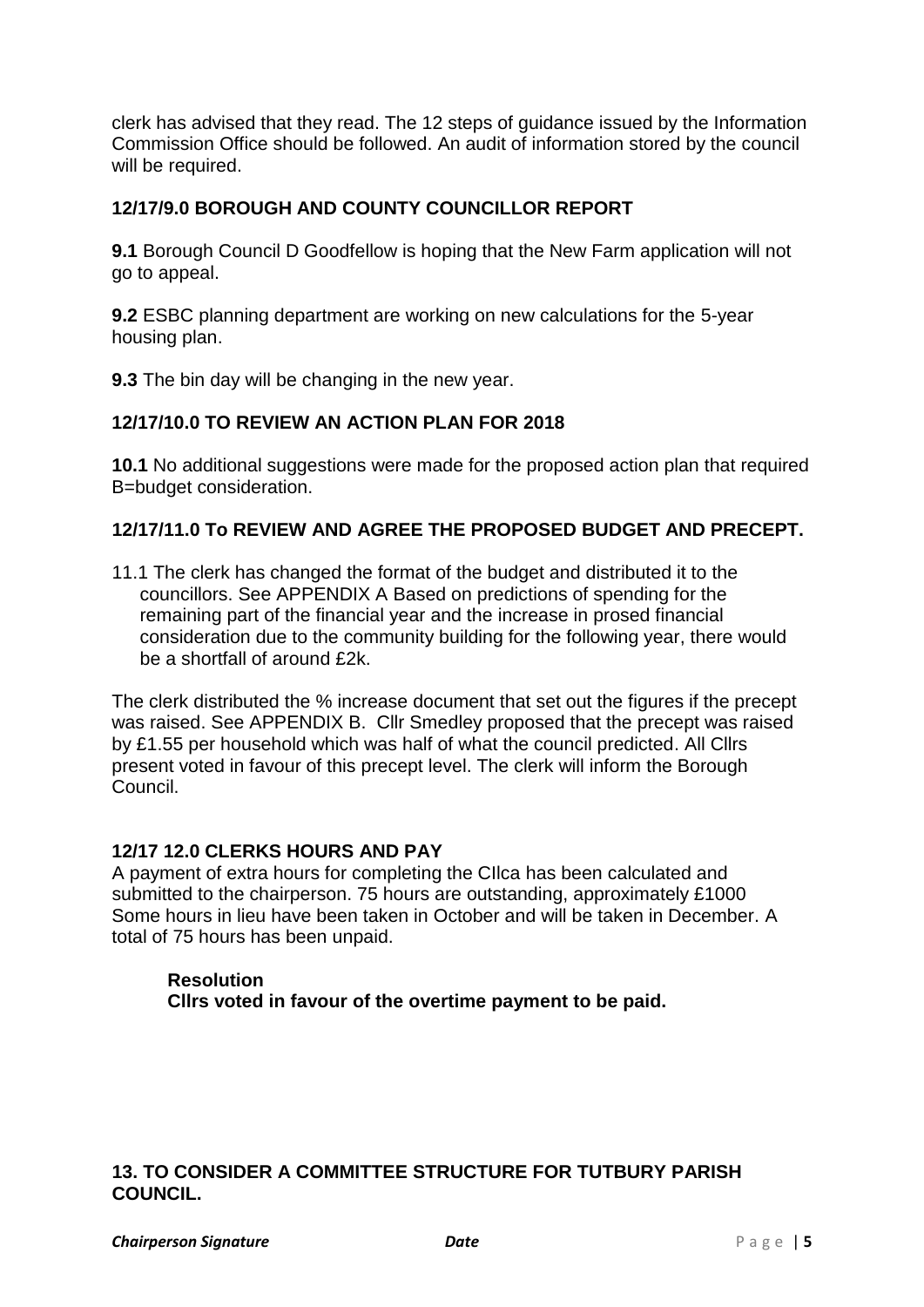|                                                                   | Lead              | <b>Councillor</b> | <b>Councillor</b> |           |
|-------------------------------------------------------------------|-------------------|-------------------|-------------------|-----------|
|                                                                   | <b>Councillor</b> | $\overline{2}$    | 3                 |           |
| Churchyard and burial ground                                      | MG                | <b>CS</b>         | <b>KE</b>         |           |
| <b>Cornmill Lane Playing fields</b>                               | <b>DM</b>         | <b>GR</b>         | <b>LB</b>         |           |
| Planning application review<br>Delegated powers to make decisions | <b>KE</b>         | <b>MP</b>         | <b>FC</b>         | <b>WC</b> |
| Strategy and formulating a parish plan/<br>Neighbourhood plan     | <b>LB</b>         | <b>GR</b>         | <b>PS</b>         |           |
| <b>Employment committee</b>                                       | CS                | MG                |                   |           |
| IT and website committee                                          | <b>TS</b>         | <b>PS</b>         |                   |           |
| Finance- budget setting and grants                                | <b>WC</b>         | <b>TS</b>         | <b>KE</b>         |           |
| Open space and contract management/ Best<br>Kept Village          | <b>FC</b>         | <b>DM</b>         | <b>GR</b>         |           |
| <b>Community Building</b>                                         | <b>CS</b>         | <b>FC</b>         | <b>KE</b>         | <b>MP</b> |
| Community events/ community engagement                            | <b>PS</b>         | MG                | <b>TS</b>         |           |
| Highways fault reporting/ parking review                          | <b>MP</b>         | FC                | <b>CS</b>         |           |

All councillors present were in favour of the following advisory groups and committees.

# **12/17/14.0 COMMUNITY BUILDING**

**14.1** A confirmed list of outstanding questions will be collated by the subcommittee and an updated layout of the building will be submitted for approval at the next meeting. A further meeting to confirm the outstanding questions and to negotiate the new proposed layout.

# **12/17/15.0 CORRESPONDENCE**

The Annual Return will now be known as the "Annual Governance and Accountability Return" and will need to be completed in accordance "proper practices" as set out in 'Governance and Accountability for Smaller *Authorities*  in England, a Practitioners' Guide', and then be published in accordance with the applicable Transparency Codes.

The new, Annual Governance and Accountability Return forms will be sent out by the appointed auditor electronically at the end of the financial year.

### **12/17/16.0 WEBSITE UPDATE**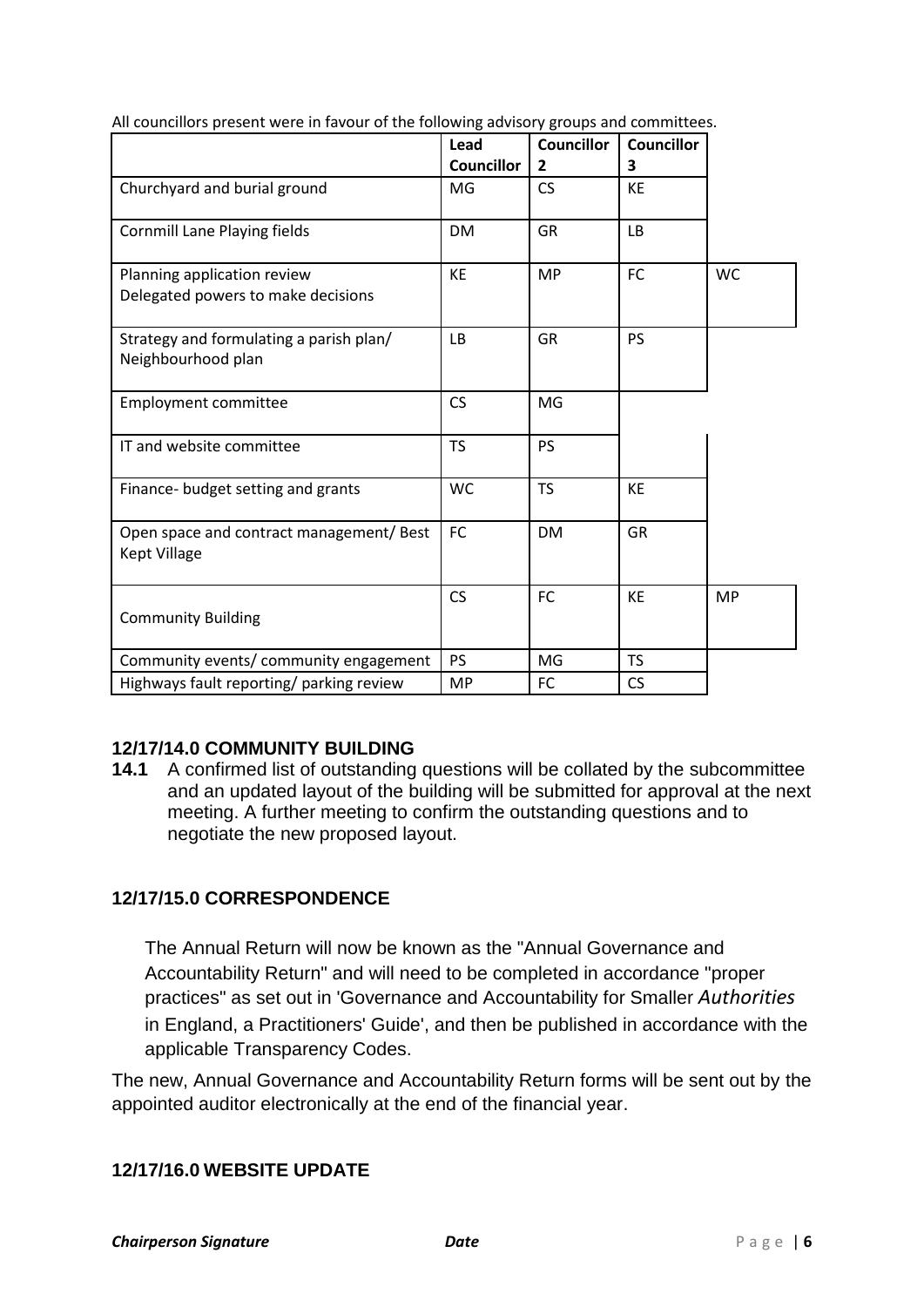**16.1** The IT committee proposed a wordpress website package including the web site domain Tutburyparishcouncil.co.uk. The hosting company costs would be approximately £200 for the first three years with additional costs of £4 a month for email. A monthly fee for hosting after the three years of approx. £8 a month. This would mean that all councillors would be provided with a council email address. Cllrs T Spencer Smith and Cllr Steadman proposed to have a contingency amount of £100 however £500 was allocated in the budget to cover additional costs. A resident who lectures at Loughborough University has volunteered to put the website together working with the clerk early in the new year.

#### **Resolution**

All councillors voted in favour to purchase a web hosting wordpress package with the domain Tutbury parishcouncil.co.uk and councillor email addresses, for approximately £200 plus email costs and to have a contingency budget of £100 to cover any additional costs.

#### **12/17/17.0 ACCOUNTS FOR PAYMENT**

17.1 Accounts were approved for payment, proposed by Cllr T Spencer Smith and Seconded and Cllr P Steadman

|                                             |                                                            | Sub    | <b>VAT</b> | <b>Total</b> |
|---------------------------------------------|------------------------------------------------------------|--------|------------|--------------|
| <b>Staffordshire County Pension</b><br>Fund | Clerks<br>Employer<br>Pension<br>contribution              | 247.11 |            |              |
|                                             |                                                            |        |            | 247.11       |
| <b>Staffordshire County Pension</b>         | Clerks<br>Employee<br>Pension                              |        |            |              |
| Fund                                        | contribution                                               | 161.22 |            | 161.22       |
| <b>HMRC</b>                                 | National<br>Insurance                                      | 93.67  |            | 93.67        |
| <b>Karen Duffill</b>                        | <b>Clerks Salary</b>                                       | 899.91 |            | 899.91       |
| <b>Karen Duffill</b>                        | <b>Clerks Expenses</b>                                     | 34.62  |            | 34.62        |
| Aucuba Landscapes                           | Churchyard<br>contract and<br>park pale inv<br>3928        | 198.87 | 39.77      | 238.64       |
| Aucuba Landscapes                           | Churchyard<br>contract and<br>park pale inv<br>3928        | 44.88  | 8.98       | 53.86        |
| <b>Sterilizing services</b>                 | Legionella<br>control Annual<br>check inv 3928             | 219.00 | 43.80      | 262.80       |
| <b>Tutbury Parish Charities</b>             | <b>Cornmill Lane</b><br>Playing fields<br>rent 11 -31.3.18 | 250    |            | 250.00       |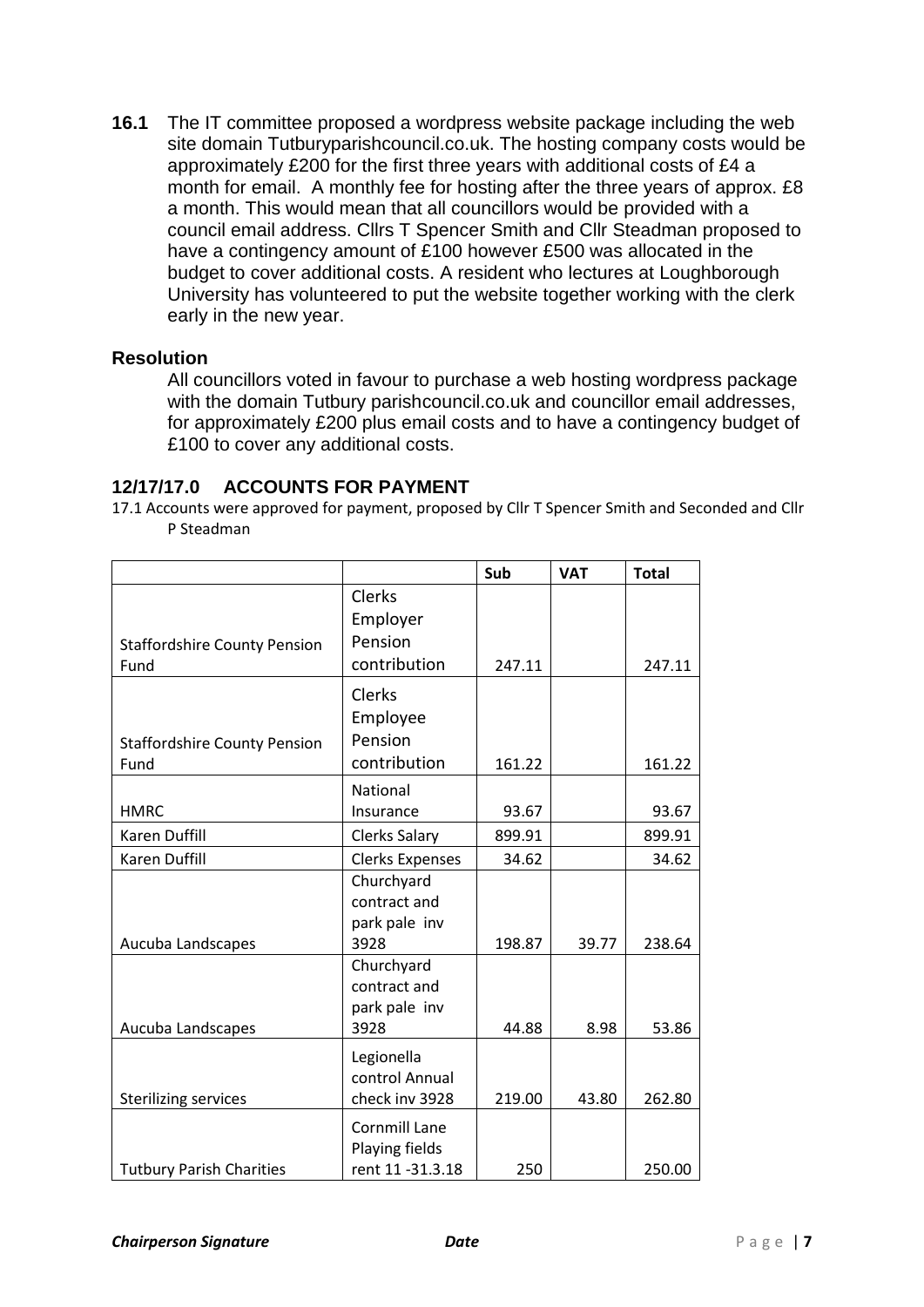# **12/17/18.0 ITEMS FOR THE NEXT AGENDA**

Community Building Website Parking

# **11/17/19.0 DATE OF THE NEXT MEETING**

Jan 15 th, 2018 7.30pm Highways Committee----- 09.1.18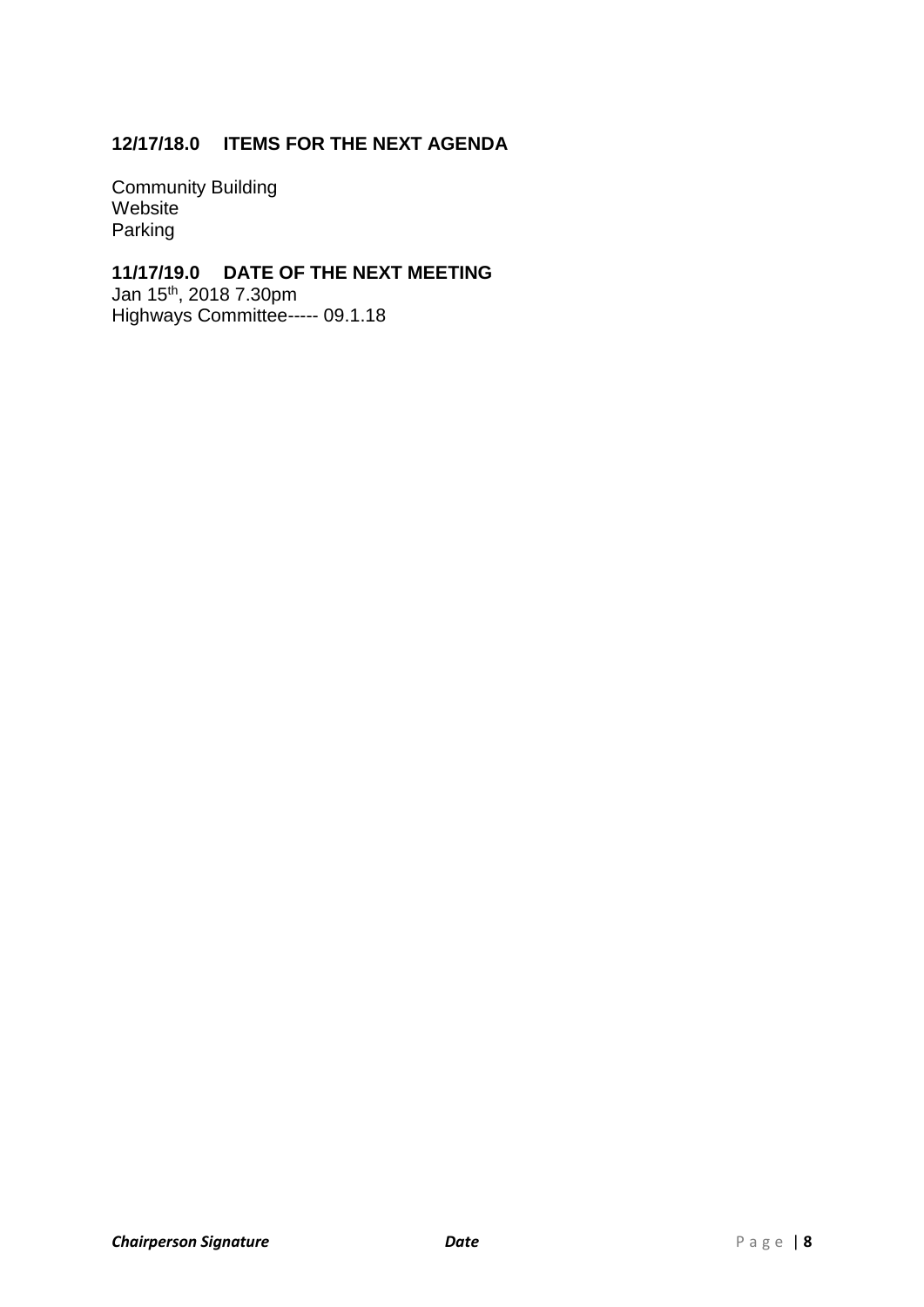# **APPENDIX A**

Proposed Budget 2018/ 2019

|                                                           | 2017/18<br><b>Expenditure</b> | <b>Expected</b><br>outturn<br>2017_18 | 2018/19<br><b>Expenditure</b> |                                                                     |
|-----------------------------------------------------------|-------------------------------|---------------------------------------|-------------------------------|---------------------------------------------------------------------|
| <b>ADMINISTRATION</b>                                     |                               |                                       |                               |                                                                     |
| <b>Clerks salary expenses and</b><br>pension              | 16440                         | 16990                                 | 18100                         | Salary<br>increase due<br>to Cilca                                  |
| Admin, insurance and printing                             | 2730                          | 3930                                  | 8500                          | legal fees<br>provision<br>£5000                                    |
| <b>Training and IT sub total</b>                          | 2250                          | 2850                                  | 2900                          | Training and<br>website<br>provision                                |
| <b>Highways, footpaths and bus</b><br><b>shelters</b>     | 8700                          | 2870                                  | 7500                          | <b>Street</b><br>cleaning and<br>maintenance<br>devolution<br>costs |
| <b>Parks &amp; open spaces</b>                            | 15200                         | 9245                                  | 12400                         | Church<br>maintenance<br>and elm lane<br>saving                     |
| <b>Section 137 Charities and grants</b><br><b>Capital</b> | 6515<br>0                     | 4345<br>400                           | 6750<br>$\mathbf 0$           | Tosca included<br>in contingency<br>Noticeboard                     |
| <b>EXP Total</b>                                          | 51835                         | 40630                                 | 56150                         |                                                                     |
| <b>Contingency</b>                                        |                               |                                       |                               |                                                                     |
| Admin contingency                                         | 7199.14                       | 6000                                  | 3000                          |                                                                     |
| Tosca                                                     | 1000                          | 500                                   | 1000                          |                                                                     |
| Election                                                  | 5000                          | 5000                                  | 5000                          |                                                                     |
| <b>Burial</b>                                             | 4000                          | 8000                                  | 10000                         |                                                                     |
| Community B                                               | 5000<br>22199.1               | <b>19500</b>                          | 5000<br>24000                 |                                                                     |
| <b>Contingency Total</b>                                  |                               |                                       |                               |                                                                     |
| <b>Budget Total</b>                                       | 74034.14                      | 60130                                 | 80150                         |                                                                     |